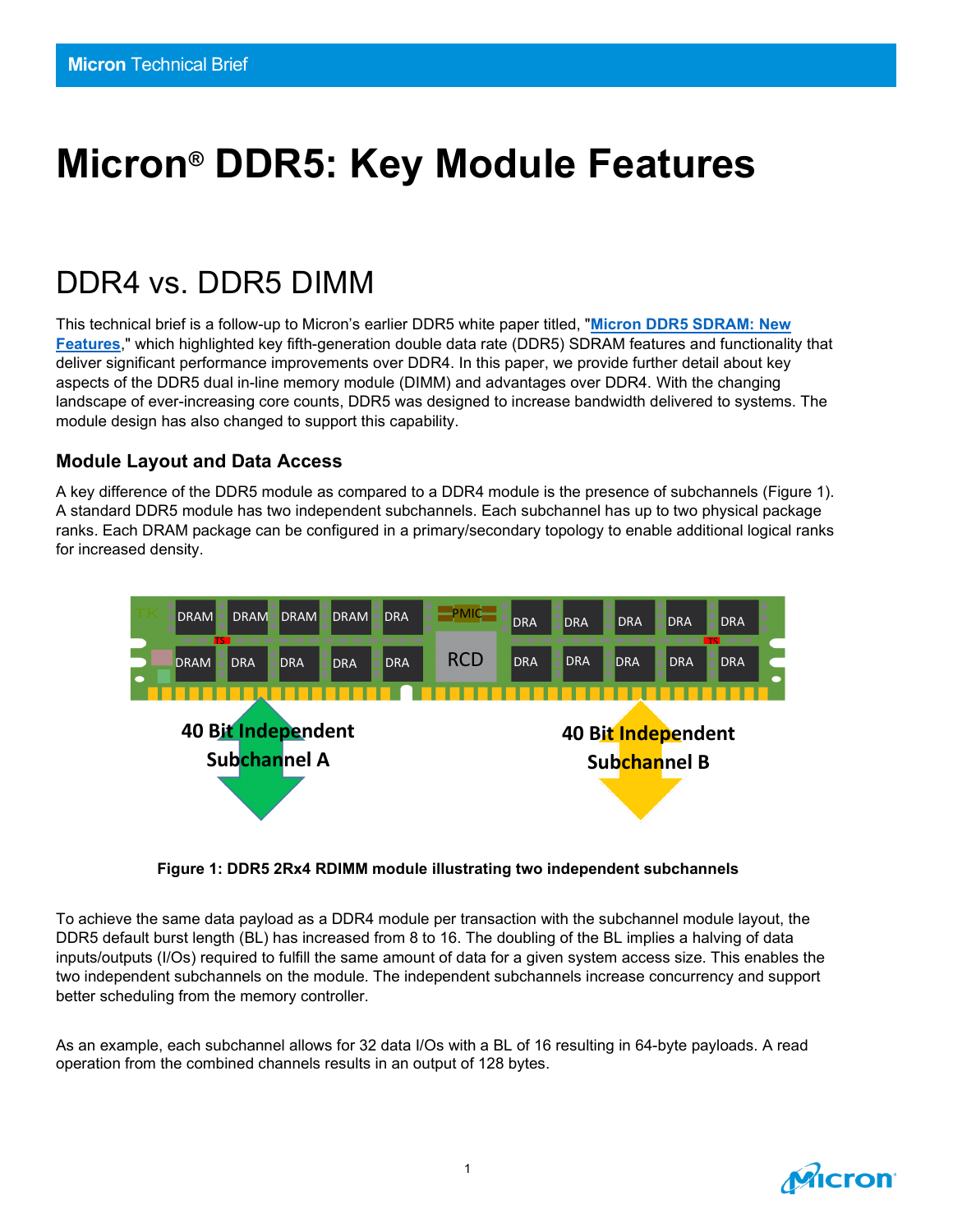#### **Voltage Regulation on the Module**

DDR5 modules introduce local voltage regulation on the module. The voltage regulation is achieved by a power management integrated circuit (PMIC). The PMIC provides the brains of a smart voltage regulation system for the DDR5 DIMM, enabling configurability of voltage ramps and levels as well as current monitoring. Power management has been historically done on the motherboard. The introduction of PMICs allows additional features like threshold protection, error injection capabilities, programmable power on sequence, and power management features. The presence of the PMIC on the module enables better power regulation and reduces complexity of the motherboard design by reducing the scope of DRAM power delivery network (PDN) management. 

#### **Sideband Access**

DDR5 introduces sideband access to non-DRAM module bill-of-materials (BOM) active components. The sideband access is based on the [MIPI](https://www.mipi.org/specifications/i3c-sensor-specification) I3C<sup>®</sup> sideband communication protocol with backward compatibility to I2C. Due to the growth in the number of active components on the DDR5 module, a serial presence detect (SPD) hub was introduced. The SPD hub acts as a secondary to the system host sideband and as a primary to the remaining active DIMM components. The SPD hub also contains the programmable read-only memory (PROM) pertaining to the SPD. The I3C protocol also scales up the bandwidth on the sideband bus. The SPD hub interacts with the external controller and also decouples the load of the internal bus from that of the external control bus, while providing local access to the registered clock driver (RCD), PMIC and temperature sensor integrated circuits (ICs).



#### **L/RDIMM** Functional Block Diagram

**Figure 2: Functional Block Diagram of RDIMM and LRDIMM Memory**

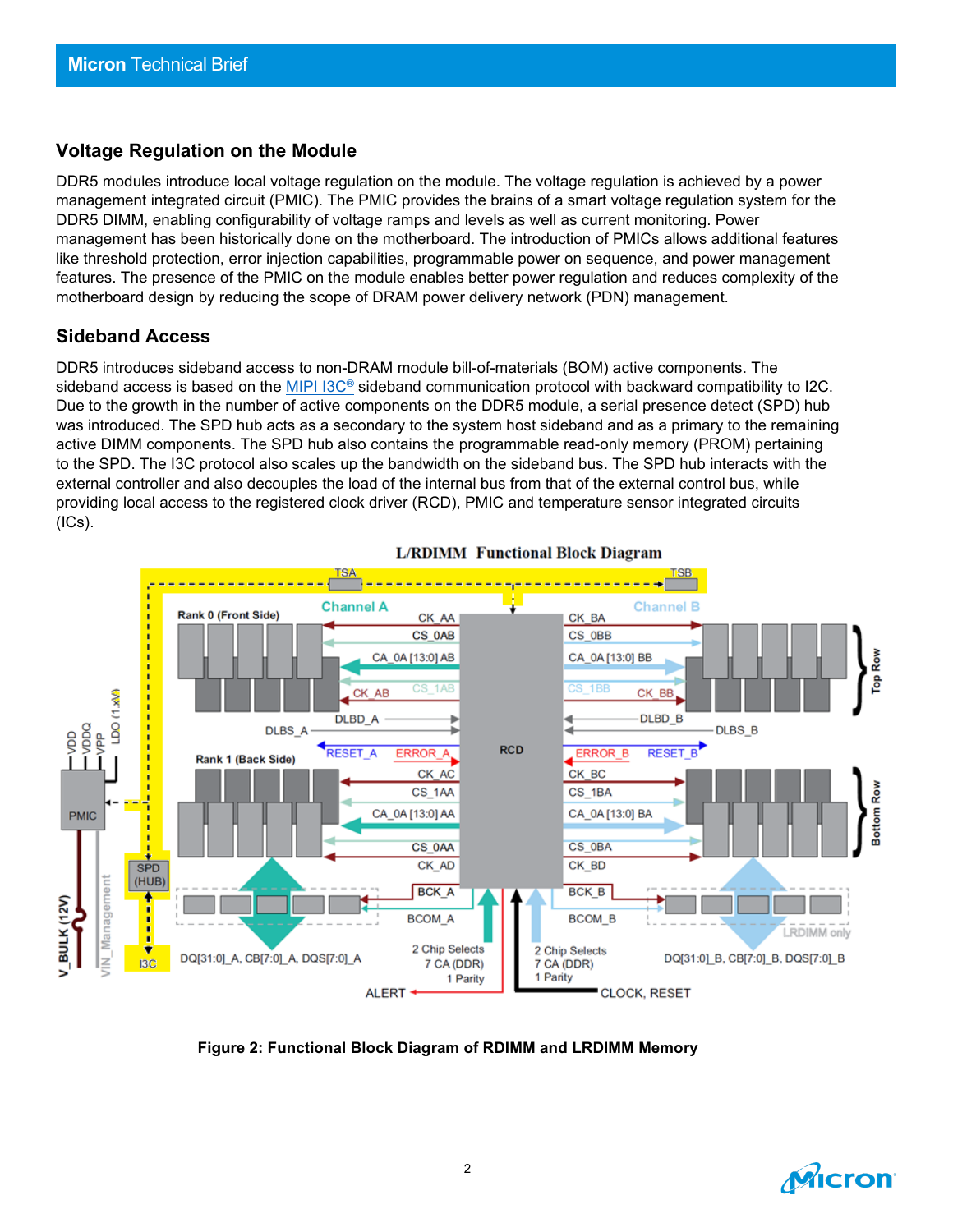#### **Temperature Sensor IC's on DIMM**

DDR5-based registered DIMMs (RDIMMs) and load-reduced DIMMs (LRDIMMs), often written together as L/RDIMMs (Figure 2), have added two integrated circuit (IC) temperature sensors, called TS1/TS2. The purpose of this feature is to give additional capability to monitor thermal changes across the length of each DIMM. Each temperature sensor is placed strategically near each end of the DIMM, embedded between the memory components (Figure 3). These new temperature sensors can be monitored via the I2C/I3C bus at a regular cadence based on host requirements. Accessing these temperature sensors via the sideband I2C/I3C bus can reduce traffic needed on the system in-band channel to monitor temperature update flags from each DRAM until a temperature threshold is approaching. Systems can also manipulate the TS1/TS2 sensors for fan speed changes to ensure data access does not need to be throttled.



**Figure 3: Thermal Gradient Across DIMM**

### Architectural Effects on L/RDIMM Pin Definition

Several functional and architectural changes were made to DDR5 L/RDIMMs to maintain the same 288-edge pin count found on DDR4 DIMMs, while innovating to overcome challenges seen by DDR4 designs. Adding features such as command address invert (CAI) and mirror (MIR) are two examples. Including a different power delivery solution to the DIMM and adding a double data rate (DDR) command/address (CA) bus definition have freed up additional pins for isolation enhancements. These changes show up in the pin definition differences between a standard DDR4 L/RDIMM and the DDR5 L/RDIMM (Table 1).

| <b>Overview of L/RDIMM Pin Condition Changes</b> |                  |                         |                                                                 |
|--------------------------------------------------|------------------|-------------------------|-----------------------------------------------------------------|
| <b>Pin Type</b>                                  | DDR <sub>4</sub> | DDR <sub>5</sub>        | <b>Note</b>                                                     |
| <b>VDD</b>                                       | $26 - VDD$       | $3 - 12V$ (bulk)        | Reduces overall power pins                                      |
| <b>VSS</b>                                       | 94               | 127                     | Increased ground for SI; signals are all VSS<br>referenced      |
| VTT/VPP/VREF/VDDSPD                              | 9                | 0                       | PMIC supports all these rails                                   |
| <b>Command/Address</b>                           | $27 + CS$        | $2 \times 7$ (DDR) + CS | Seven DDR CA pins per subchannel; plus, chip<br>select (CS) pin |
| Data I/Os                                        | 72               | 80                      | Support for separate subchannels                                |

#### **Table 1: Pin Differences Between DDR4 and DDR5 L/RDIMMs**

Reducing the number of power rail and CA pins allows adding more VSS ground pins to improve DDR5 VSSreferenced signal crosstalk as well as other signal-integrity challenges caused by increasing the overall system bandwidth.

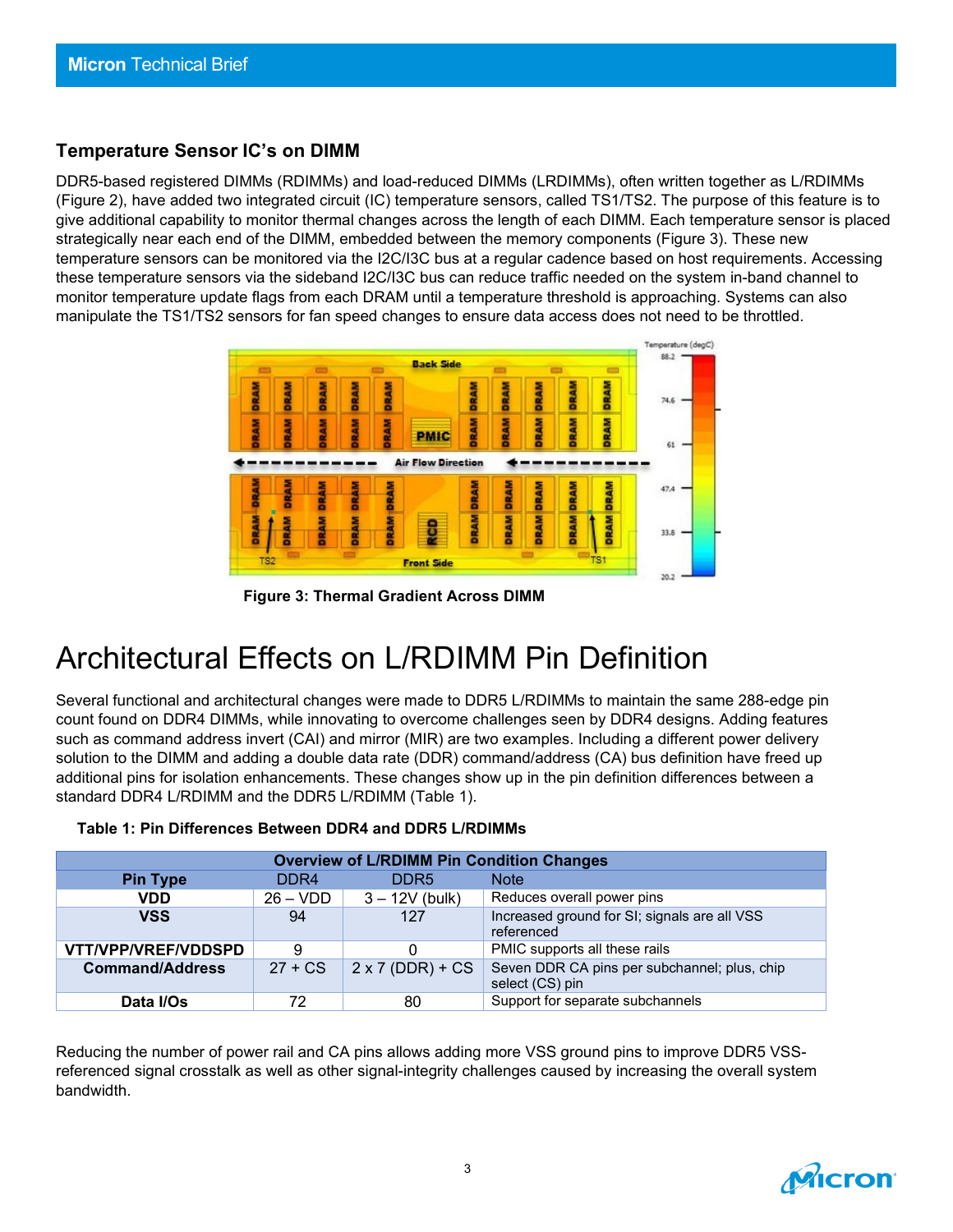DDR5 components introduced the CAI feature, which allows the option to invert the 14-pin single data rate (SDR) CA bus states for one-cycle and two-cycle DRAM commands (Figure 4). The CAI pin on the DRAM device will be tied/strapped low (de-asserted) or high (asserted) on the board or module. For example, an RCD can drive the upper row of components CA bus noninverted and the lower row of components inverted, providing a significant reduction in power delivery noise.



**Figure 4: Registered Clock Driver (RCD) With Command/Address Inversion Pin Feature**

DDR5 components also introduced the MIR pin. When the MIR pin is high, the DDR5 SDRAM internally swaps even-numbered CA balls with the next higher odd-numbered CA balls. This swap is symmetrical across the gap of columns in the middle of the DRAM package, as shown in Figure 5 below. This swap allows for minimal trace stubbing of the CA nets to DRAMs on opposite sides of the module for "clamshell" placements of DRAMs on the front and backside of the DIMM printed circuit board (PCB). Components on the front side of a module would have the MIR pin strapped in an opposite state from the component on the backside of the module.

MIR-pin-enabled, CA-ball-pair examples: CA2 swaps with CA3 (not CA1), CA4 swaps with CA5 (not CA3).



**Figure 5: Pop-out Showing Pin Swaps on a MIR-Enabled DDR5 Component**

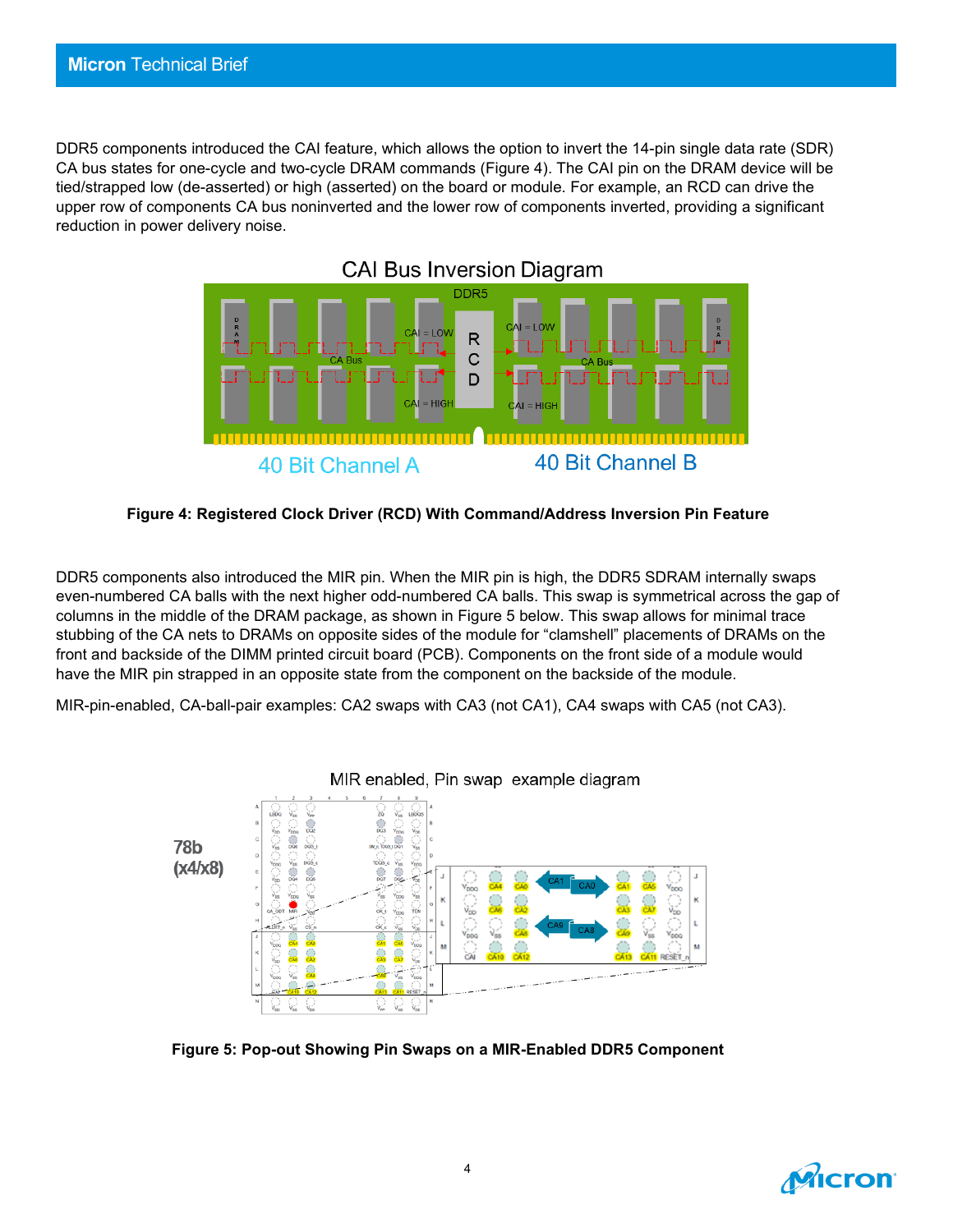## DDR5 On-Die Termination Improvement

DDR5 module designs incorporate the same basic routing topologies for all I/O, address, control/command, and clock signals that DDR4 did.

- The familiar input/output (DQ) and input/output strobe (DQS) pins are all direct routed from the edge connector or data buffer.
- Clock, command, and address pins are fly-by routed from the RCD.

The difference is in the termination method: discrete on DDR4 vs. on-die termination (ODT) on DDR5.

- DDR4 uses discrete termination resistors on the modules/boards for command clock (CK), chip select (CS), CA and other control pins.
- DDR5 added the benefit of programmable ODT for CK, CS, and CA, as well as a per-device configurable CA\_ODT pin.

The CA\_ODT pin is a new feature on each DDR5 SDRAM device allowing the last DRAM on a CS, CA, or CK net to have a comparatively strong ODT setting (40 ohms) and all the remaining DRAM on the CS, CA, or CK net to have weak or disabled (ODT) settings (Figure 6). The CA\_ODT pin can be tied/strapped high or low on the board/DIMM to enable one of two different groupings, which have mode-register-programmable ODT levels. Typical DIMM or board usage applies a weak termination setting to Group A devices nearer to the controller and a stronger termination setting to Group B devices nearer the end of the fly-by routing.



**Figure 6: Additional Routing Technologies for a DDR5**

#### **DDR5 CS, CA, DQ, and DQS Bus Training**

Along with ODT benefits to help with fly-by routes on the DIMM/board, DDR5 also added abilities to train the CS and CA buses.

Variation in bus routing on a module/board between a signal bus and a reference signal such as the CS vs. clock pin or DQs to DQS opens innovation for solutions to train out the differences.

#### **Chip Select Training Mode**

On entering chip select training mode (CSTM), the system drives continuous no-operation (NOP) commands on the bus. CSTM along with NOP commands on the CA bus ensures that no invalid commands are sent to DRAMs.

The CS signal sweeps while capturing multiple samples of four continuous CS states, which are clock sampled and evaluated. If the evaluated four-state sample is equivalent to "0-1-0-1," then the CSTM sets DQ pins to a low state. All samples that are not equivalent to "0-1-0-1" cause DQs to be set to a high state. Training multiple device

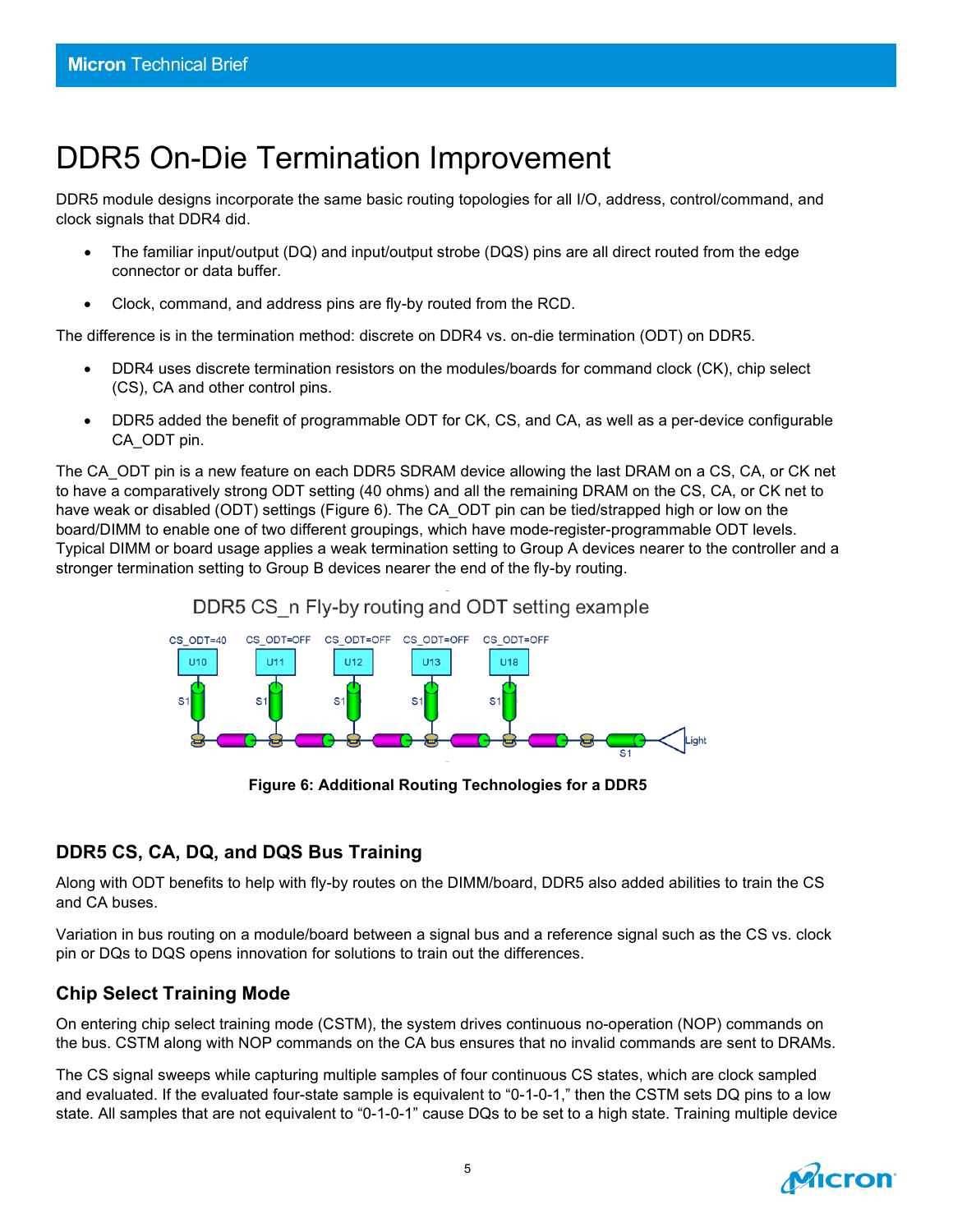CS windows without exiting CSTM helps to compromise the CK to CS timing relationship. Adjusting the CS timing window per device improves margins and stability.

#### **Command/Address Training Mode**

Command/address training mode (CATM) enables training the CA net without risk of invalid commands being sent to the DRAM. After entering CATM, multiple iterations of the CA bus are sent, with a seed of only one pin in the bus in a high or low state. The bus is sampled and the exclusive-or (XOR) gate is evaluated. An XOR evaluation outcome that is equal to "1" sets the DQ pins to a low state; all other evaluation outcomes will be equal to "0" and the CATM will set the DQ bus to a high state. Each device on the module or board is trained to maximize CA bus pin windows. The overall benefit of this training is an increased CA signal window and improved bus stability during operation.

# DQ/DQS Training

The training of DQ and DQS is done in a multiphase set of routines using newly defined loopback pins. These individual routines, such as read training, read preamble training and write level training, align DQS pins to DQ pins and center align these to a reference clock. The DQ/DQS Tx and Rx are then trained using new multi-tap decision-feedback-equalization (DFE) settings to adjust for crosstalk and noise on the channel and improve data eye width. VrefDQ global and per-bit training are used to adjust the signal for data eye height. To combat the effects of voltage and temperature shifts on the DRAMs, a DQS interval oscillator helps signal to the system when it may need to retrain. These methods and new features are used to accommodate the stringent bit error rate (BER) eye metric required as data rates increase.

### Summary

Several architectural and protocol changes, as well as innovative new features, were instrumental in bringing about this exciting Micron DDR5 memory-based L/RDIMM module solution.

The independent subchannel architecture unlocks the data throughput needed to meet expected increased computing needs in server applications. A PMIC added on the module improves power regulation, reduces motherboard complexity, and brings a better DIMM-level power delivery. I3C-capable sideband access to all the active integrated support devices enhances usability while still monitoring the critical parameters to keep the power, thermals and system-critical details available. A pair of temperature sensor ICs strategically placed on the L/RDIMM enables constant monitoring of gradient-module-surface temperatures, easing system in-band traffic and allowing for more system-usable transactions. The DDR5 module design overhaul inspired several additional new features like CAI, MIR and expanded grounding, which significantly improved design layout, power noise and module signal isolation.

New features like ODT on commands and addresses and enhanced DQ/DQS/CA/CS training provide for better signaling performance, faster clock rates, and eventually, enhanced bandwidth. The increased memory bandwidth in DDR5 will help computing achieve new milestones.

**For more information** on Micron's DDR5 and other memory products, visit [micron.com/products/dram.](https://www.micron.com/products/dram)